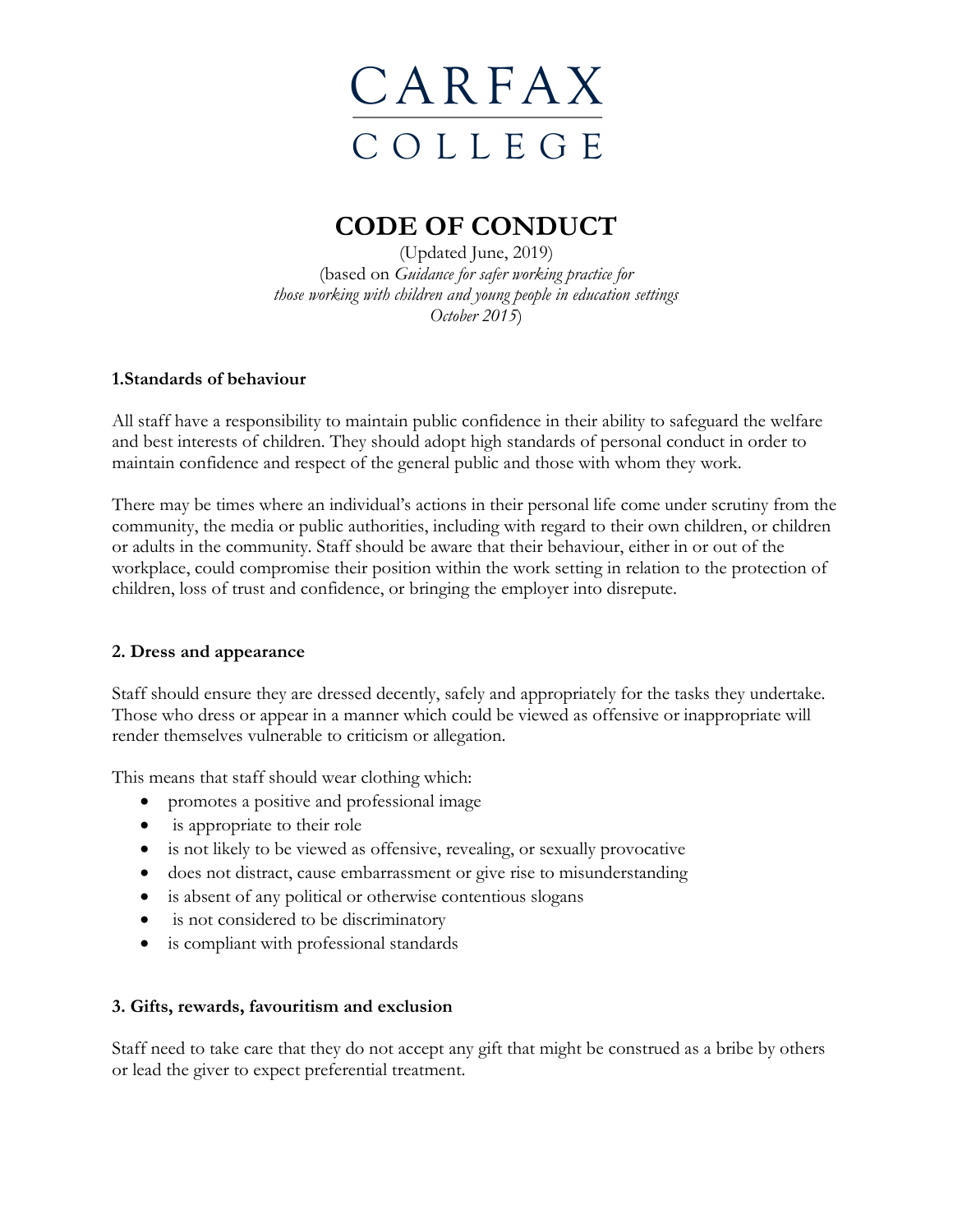There are occasions when pupils or parents wish to pass small tokens of appreciation to staff e.g. at Christmas or as a thank-you and this is usually acceptable. However, it is unacceptable to receive gifts on a regular basis or of any significant value.

Similarly, it is inadvisable to give such personal gifts to pupils or their families. This could be interpreted as a gesture either to bribe or groom. It might also be perceived that a 'favour' of some kind is expected in return.

### **4. Infatuations and 'crushes'**

All staff need to recognize that it is not uncommon for pupils to be strongly attracted to a member of staff and/or develop a 'crush' or infatuation. They should make every effort to ensure that their own behaviour cannot be brought into question, does not appear to encourage this and be aware that such infatuations may carry a risk of their words or actions being misinterpreted.

Any member of staff who receives a report, overhears something, or otherwise notices any sign, however small or seemingly insignificant, that a young person has become or may be becoming infatuated with either themselves or a colleague, should immediately report this to the Principal or most senior manager. In this way appropriate early intervention can be taken which can prevent escalation and avoid hurt, embarrassment or distress for those concerned.

The Principal (or senior manager) should give careful thought to those circumstances where the staff member, pupil and their parents/carers should be spoken to and should ensure a plan to manage the situation is put in place.

This means that staff should:

- report any indications (verbal, written or physical) that suggest a pupil may be infatuated with a member of staff
- always maintain professional boundaries

### **5. Social contact outside of the College**

It is acknowledged that staff may have genuine friendships and social contact with parents of pupils, independent of the professional relationship. Staff should, however, also be aware that professionals who sexually harm children often seek to establish relationships and contact outside of the workplace with both the child and their parents, in order to 'groom' the adult and the child and/or create opportunities for sexual abuse.

It is also important to recognize that social contact may provide opportunities for other types of grooming such as for the purpose of sexual exploitation or radicalisation.

Staff should recognise that some types of social contact with pupils or their families could be perceived as harmful or exerting inappropriate influence on children, and may bring the setting into disrepute (e.g. attending a political protest, circulating propaganda).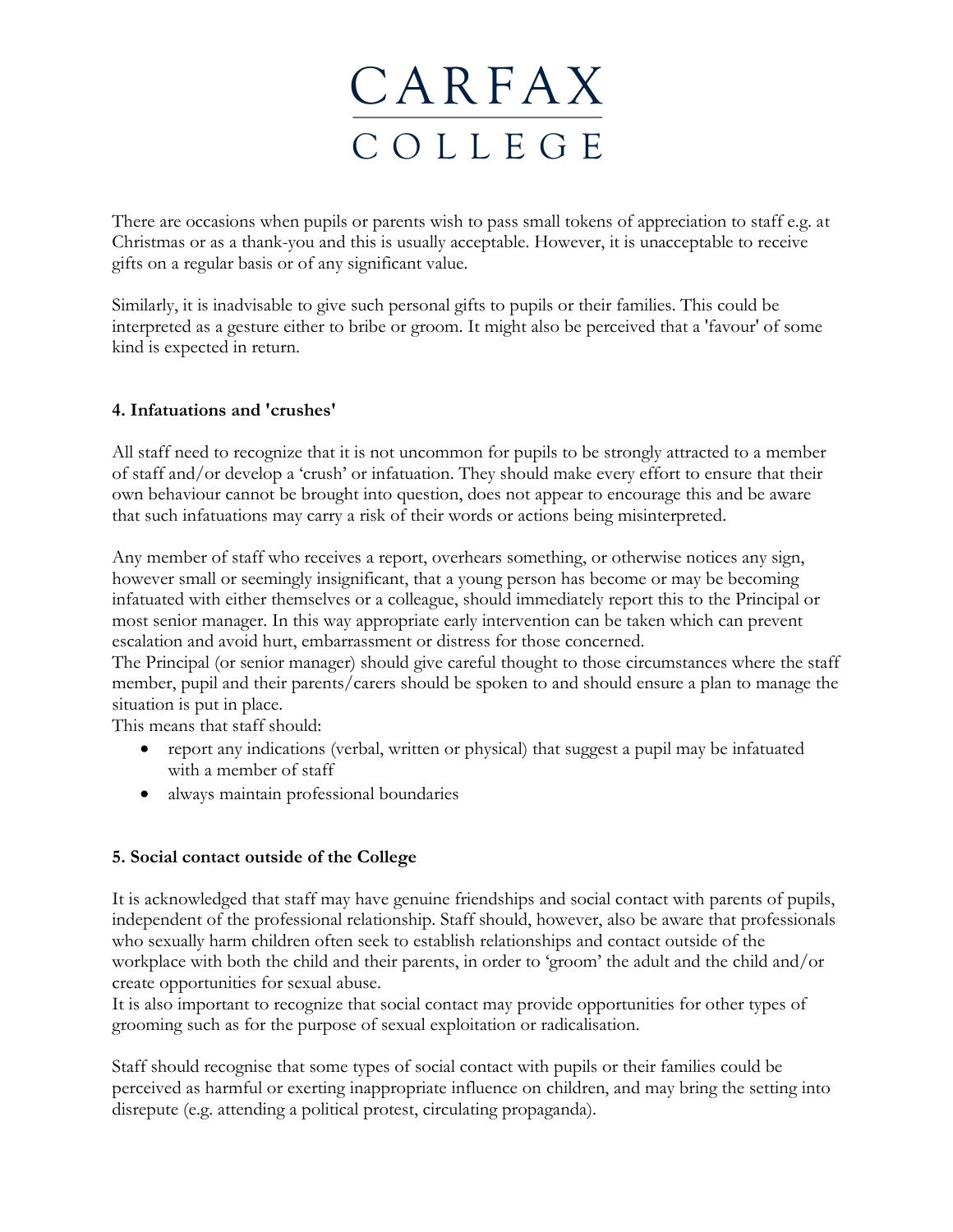If a pupil or parent seeks to establish social contact, or if this occurs coincidentally, the member of staff should exercise her/his professional judgement. This also applies to social contacts made through outside interests or the staff member's own family.

This means that staff should:

- always approve any planned social contact with pupils or parents with senior colleagues, for example when it is part of a reward scheme
- advise senior management of any regular social contact they have with a pupil which could give rise to concern
- refrain from sending personal communication to pupils or parents unless agreed with senior managers
- inform senior management of any relationship with a parent where this extends beyond the usual parent/professional relationship
- inform senior management of any requests or arrangements where parents wish to use their services outside of the workplace e.g. babysitting, tutoring

### **6. Communication with children (including the use of technology)**

Staff should ensure that they establish safe and responsible online behaviours, working to local and national guidelines and acceptable use policies which detail how new and emerging technologies may be used.

Communication with children both in the 'real' world and through web based and telecommunication interactions should take place within explicit professional boundaries. This includes the use of computers, tablets, phones, texts, e-mails, instant messages, social media such as Facebook and Twitter, chat-rooms, forums, blogs, websites, gaming sites, digital cameras, videos, web-cams and other hand-held devices. (Given the ever-changing world of technology it should be noted that this list gives examples only and is not exhaustive.)

Staff should not request or respond to any personal information from children other than which may be necessary in their professional role. They should ensure that their communications are open and transparent and avoid any communication which could be interpreted as 'grooming behaviour'. Staff should not give their personal contact details to children for example, e-mail address, home or mobile telephone numbers, details of web-based identities. If children locate these by any other means and attempt to contact or correspond with the staff member, the adult should not respond and must report the matter to their manager. The child should be firmly and politely informed that this is not acceptable.

Staff should, in any communication with children, also follow the guidance in section 7 'Standards of Behaviour'.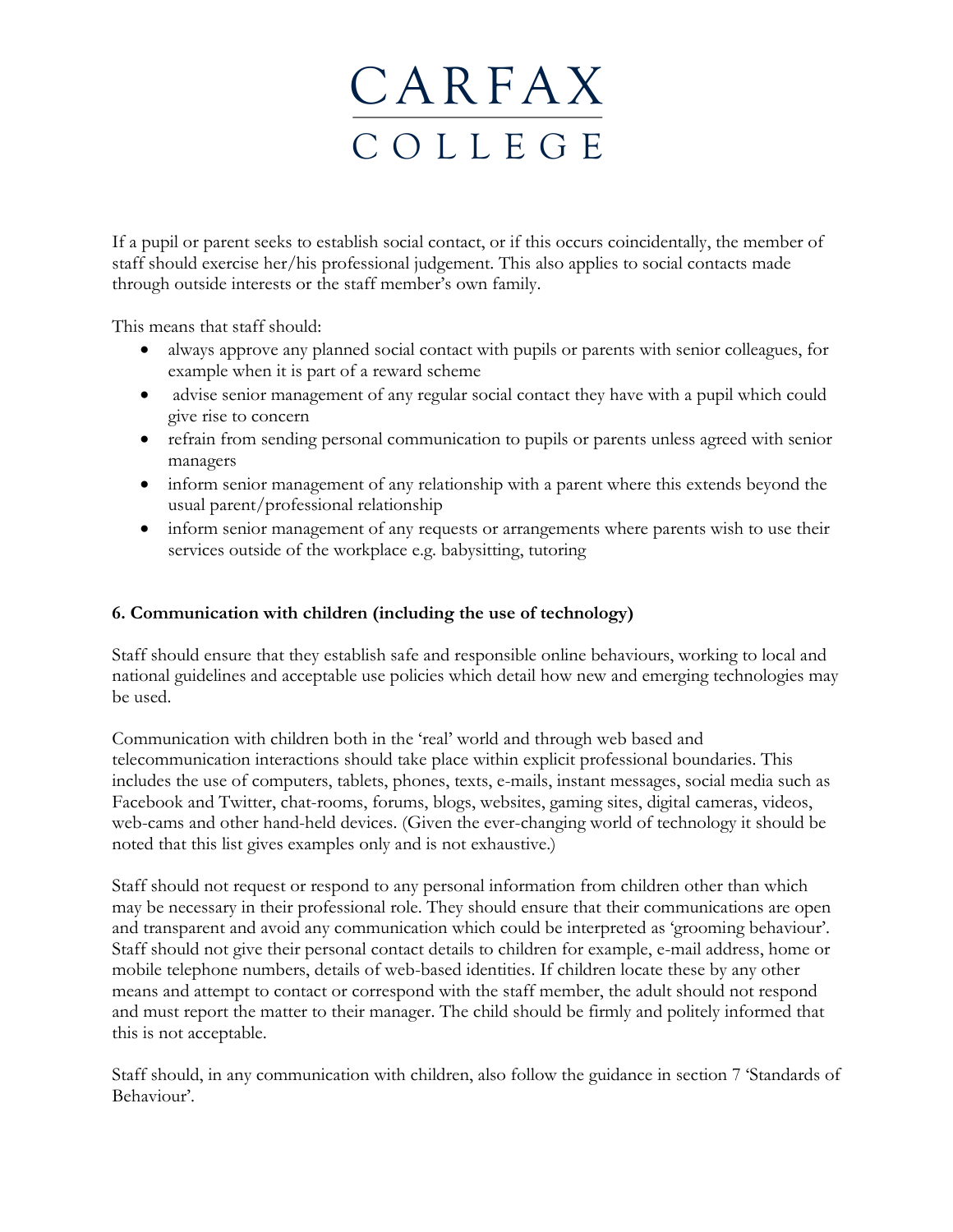Staff should adhere to their establishment's policies, including those with regard to communication with parents and carers and the information they share when using the internet.

### **7. Physical contact**

There are occasions when it is entirely appropriate and proper for staff to have physical contact with children, however, it is crucial that they only do so in ways appropriate to their professional role and in relation to the pupil's individual needs and any agreed care plan.

Not all children feel comfortable about certain types of physical contact; this should be recognised and, wherever possible, adults should seek the pupil's permission before initiating contact and be sensitive to any signs that they may be uncomfortable *or* embarrassed. Staff should acknowledge that some pupils are more comfortable with touch than others and/or may be more comfortable with touch from some adults than others. Staff should listen, observe and take note of the child's reaction or feelings and, so far as is possible, use a level of contact and/or form of communication which is acceptable to the pupil.

It is not possible to be specific about the appropriateness of each physical contact, since an action that is appropriate with one pupil, in one set of circumstances, may be inappropriate in another, or with a different child.

Any physical contact should be in response to the child's needs at the time, of limited duration and appropriate to their age, stage of development, gender, ethnicity and background. Adults should therefore, use their professional judgement at all times.

Physical contact should never be secretive, or for the gratification of the adult, or represent a misuse of authority. If a member of staff believes that an action by them or a colleague could be misinterpreted, or if an action is observed which is possibly abusive the incident and circumstances should be immediately reported to the manager and recorded. Where appropriate, the manager should consult with the Local Authority Designated Officer (the DO).

Extra caution may be required where it is known that a child has suffered previous abuse or neglect. Staff need to be aware that the child may associate physical contact with such experiences. They also should recognise that these pupils may seek out inappropriate physical contact. In such circumstances staff should deter the child sensitively and help them to understand the importance of personal boundaries.

A general culture of 'safe touch' should be adopted, where appropriate, to the individual requirements of each child. Pupils with disabilities may require more physical contact to assist their everyday learning. The arrangements should be understood and agreed by all concerned, justified in terms of the pupil's needs, consistently applied and open to scrutiny.

### **8. Other activities that require physical contact**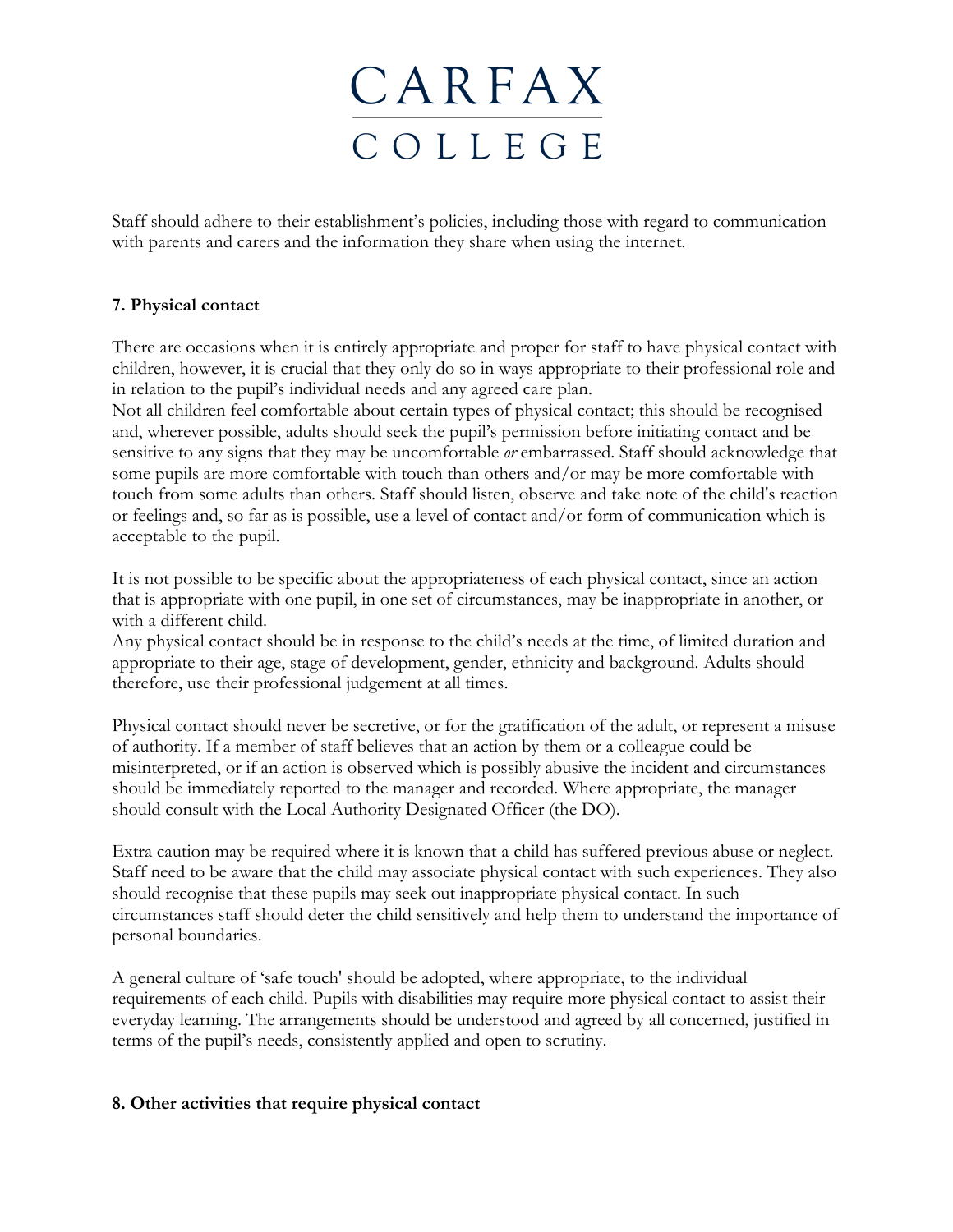In certain curriculum areas, such as PE, drama or music, staff may need to initiate some physical contact with children, for example, to demonstrate technique in the use of a piece of equipment, adjust posture, or support a child so they can perform an activity safely or prevent injury. Physical contact should take place only when it is necessary in relation to a particular activity. It should take place in a safe and open environment i.e. one easily observed by others and last for the minimum time necessary. The extent of the contact should be made clear and undertaken with the permission of the pupil. Contact should be relevant to their age / understanding and adults should remain sensitive to any discomfort expressed verbally or non-verbally by the pupil.

Guidance and protocols around safe and appropriate physical contact may be provided, for example, by sports governing bodies and should be understood and applied consistently. Any incidents of physical contact that cause concern or fall outside of these protocols and guidance should be reported to the senior manager and parent or carer.

It is good practice if all parties clearly understand at the outset, what physical contact is necessary and appropriate in undertaking specific activities. Keeping parents/carers and pupils informed of the extent and nature of any physical contact may also prevent allegations of misconduct or abuse arising.

This means that senior managers should:

- have in place up to date guidance and protocols on appropriate physical contact, that promote safe practice and include clear expectations of behaviour and conduct.
- ensure that staff are made aware of this guidance and that it is continually promoted

### **9. Intimate / personal care**

Schools and settings should have clear nappy or pad changing and intimate / personal care policies which ensure that the health, safety, independence and welfare of children is promoted and their dignity and privacy are respected. Arrangements for intimate and personal care should be open and transparent and accompanied by recording systems.

Pupils should be encouraged to act as independently as possible and to undertake as much of their own personal care as is possible and practicable. When assistance is required, this should normally be undertaken by one member of staff, however, they should try to ensure that another appropriate adult is in the vicinity who is aware of the task to be undertaken and that, wherever possible, they are visible and/or audible. Intimate or personal care procedures should not involve more than one member of staff unless the pupil's care plan specifies the reason for this.

A signed record should be kept of all intimate and personal care tasks undertaken and, where these have been carried out in another room, should include times left and returned.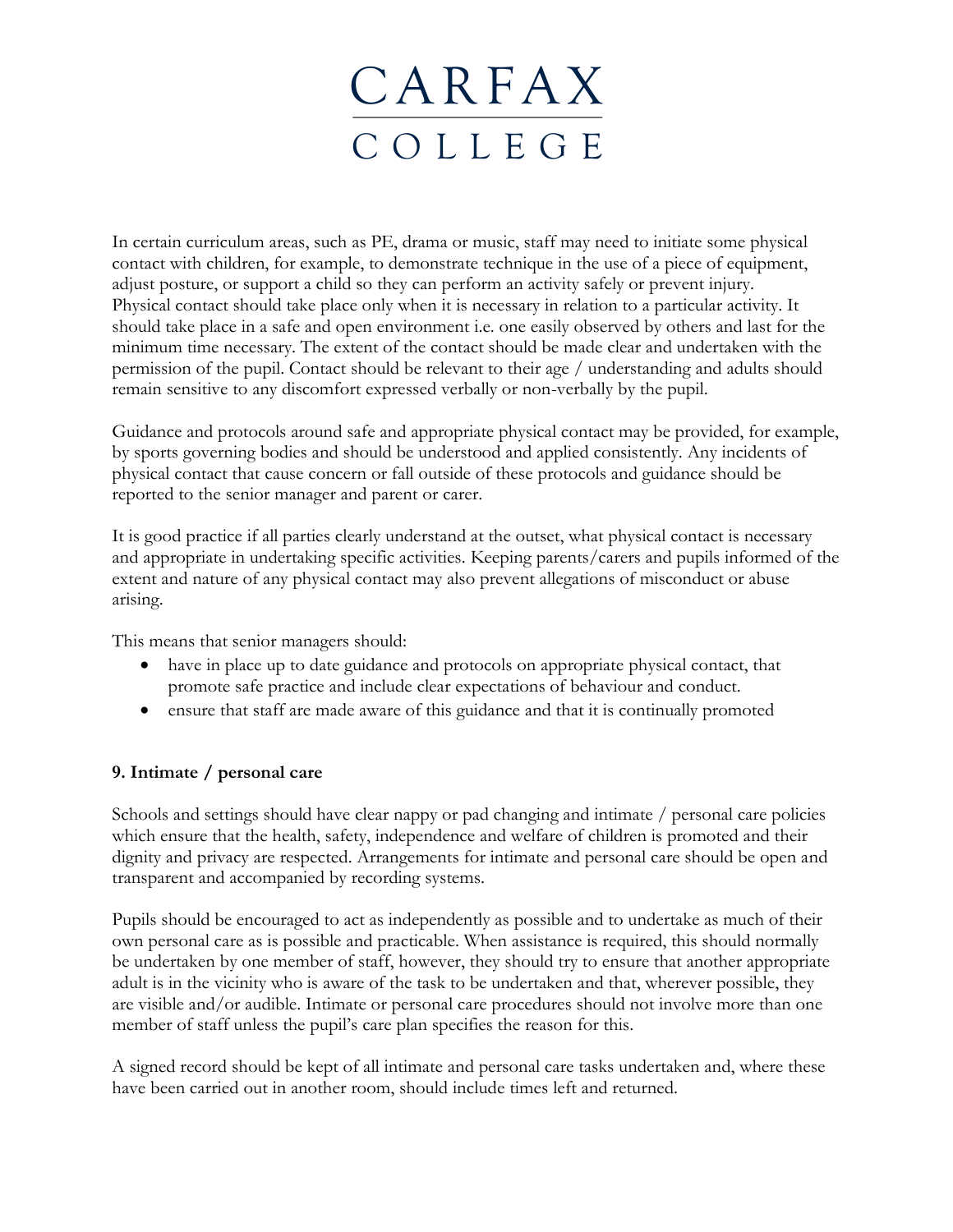Any vulnerability, including those that may arise from a physical or learning difficulty should be considered when formulating the individual pupil's care plan. The views of parents, carers and the pupil, regardless of their age and understanding, should be actively sought in formulating the plan and in the necessary regular reviews of these arrangements.

Pupils are entitled to respect and privacy at all times and especially when in a state of undress, including, for example, when changing, toileting and showering.

**However, there needs to be an appropriate level of supervision in order to safeguard pupils, satisfy health and safety considerations and ensure that bullying or teasing does not occur. This supervision should be appropriate to the needs and age of the young people concerned and sensitive to the potential for embarrassment.**

### **10. Behaviour management**

Corporal punishment and smacking is unlawful in all schools. Staff should not use any form of degrading or humiliating treatment to punish a child. The use of sarcasm, demeaning or insensitive comments towards children is completely unacceptable.

Where pupils display difficult or challenging behaviour, adults should follow the school's or setting's behaviour and discipline policy using strategies appropriate to the circumstance and situation. Where a pupil has specific needs in respect of particularly challenging behaviour, a positive handling plan*,* including assessment of risk, should be drawn up and agreed by all parties, including, for example, a medical officer where appropriate.

Senior managers should ensure that the establishment's behaviour policy includes clear guidance about the use of isolation and seclusion. The legislation on these strategies is complex and staff should take extreme care to avoid any practice that could be viewed as unlawful, a breach of the pupil's human rights and/or false imprisonment.

This means that staff should:

- not use force as a form of punishment
- try to defuse situations before they escalate e.g. by distraction
- keep parents informed of any sanctions or behaviour management techniques used
- be mindful of and sensitive to factors both inside and outside of the school or setting which may impact on a pupil's behaviour
- follow the establishment's behaviour management policy
- behave as a role model
- avoid shouting at children other than as a warning in an emergency/safety situation
- be aware of the legislation and potential risks associated with the use of isolation and seclusion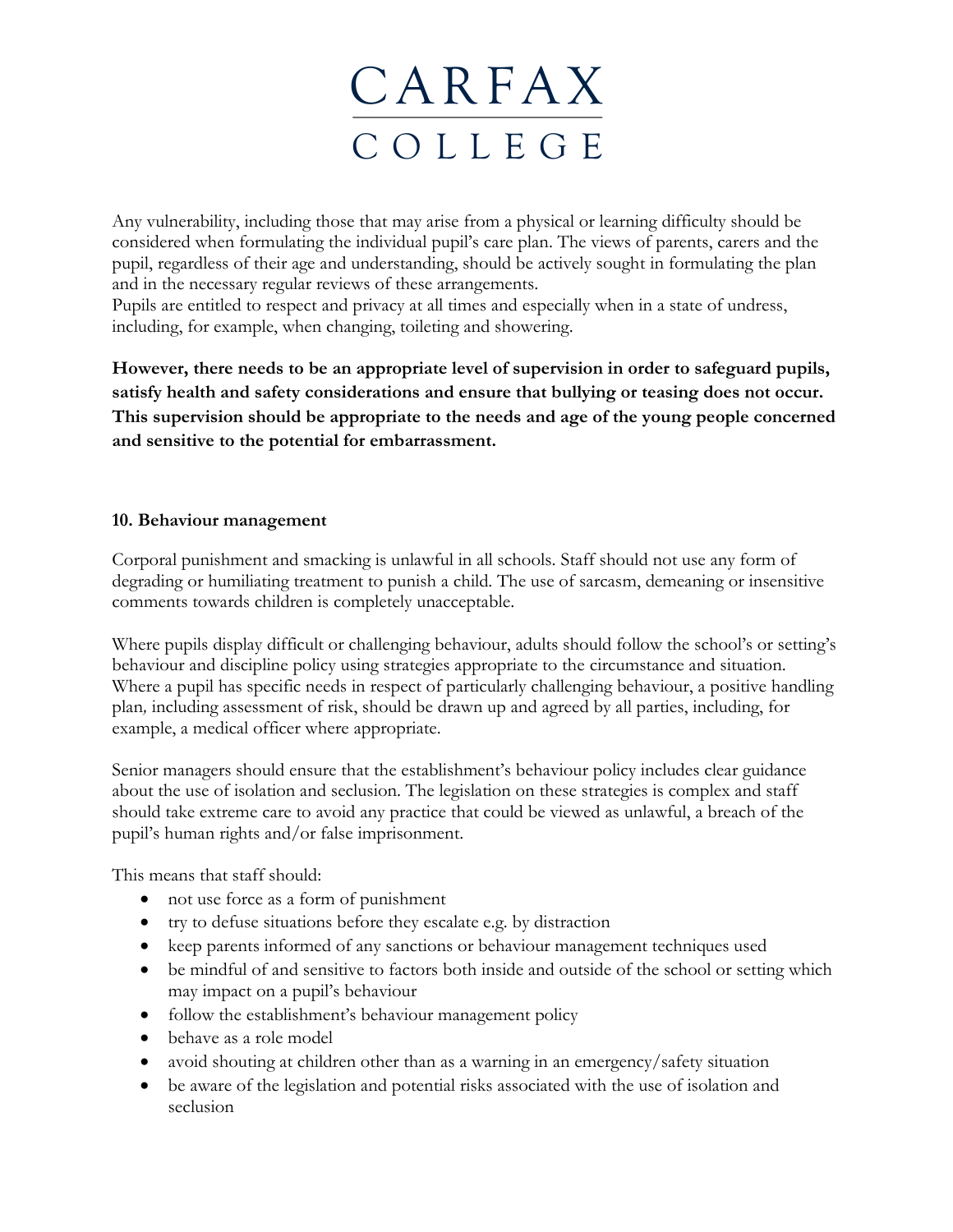• comply with legislation and guidance in relation to human rights and restriction of liberty

### **11. Sexual conduct**

Any sexual behaviour by a member of staff with or towards a pupil is unacceptable. It is an offence for a member of staff in a position of trust to engage in sexual activity with a pupil under 18 years of age and sexual activity with a child could be a matter for criminal and/or disciplinary procedures.

Pupils are protected by the same laws as adults in relation to non-consensual sexual behaviour. They are additionally protected by specific legal provisions depending on their age and understanding. This includes the prohibition of sexual activity with children by adults in a position of trust. Sexual activity involves physical contact including penetrative and non-penetrative acts, however it also includes non-contact activities, such as causing pupils to engage in or watch sexual activity or the production of pornographic material.

There are occasions when adults embark on a course of behaviour known as 'grooming' where the purpose is to gain the trust of a child and manipulate the relationship so sexual abuse can take place. All staff should undertake appropriate training so they are fully aware of those behaviours that may constitute 'grooming' and of their responsibility to always report to a senior manager any concerns about the behaviour of a colleague which could indicate that a pupil is being groomed.

This means that staff should:

- $\bullet$   $\Box$  not have any form of sexual contact with a pupil from the school or setting
- $\Box$  avoid any form of touch or comment which is, or may be considered to be, indecent
- avoid any form of communication with a pupil which could be interpreted as sexually suggestive, provocative or give rise to speculation e.g. verbal comments, letters, notes, by email or on social media, phone calls, texts, physical contact
- $\Box$  not make sexual remarks to or about a pupil
- $\bullet$   $\Box$  not discuss sexual matters with or in the presence of pupils other than within agreed curriculum content or as part of their recognised job role

### **12. One to one situations**

Staff working in one to one situations with pupils at the setting can be more vulnerable to allegations or complaints. A lot of the lessons at Carfax are conducted in this context so staff should do the following where possible:

• ensure that wherever possible there is visual access and/or an open door in one to one situations. All of the Hythe Bridge Street teaching rooms have a clear window by which the lesson can be seen. This should not be obscured in any way.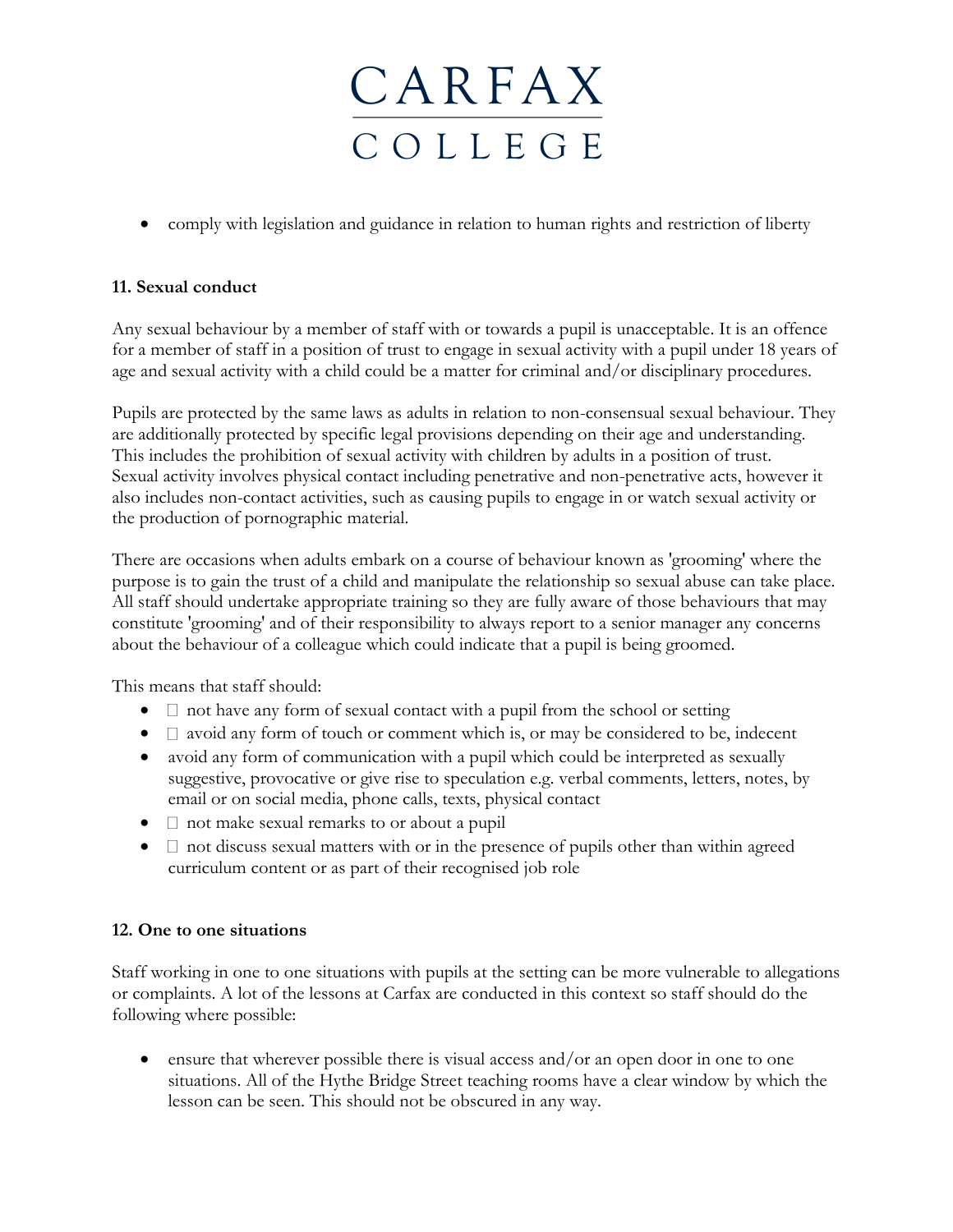

- avoid use of 'engaged' or equivalent signs wherever possible. Such signs may create an opportunity for secrecy or the interpretation of secrecy
- always report any situation where a pupil becomes distressed or angry
- consider the needs and circumstances of the pupil involved.

### **13. Home visits**

All work with pupils and parents should usually be undertaken in the school or setting or other recognised workplace. There are however occasions, in response to an urgent, planned or specific situation or job role, where it is necessary to make one-off or regular home visits.

Consideration should be given to any circumstances which might render the staff member becoming more vulnerable to an allegation being made e.g. hostility, child protection concerns, complaints or grievances.

Strategies:

- avoid unannounced visits wherever possible
- ensure there is visual access and/or an open door in one to one situations
- always make detailed records including times of arrival and departure
- ensure any behaviour or situation which gives rise to concern is discussed with their manager

This means that education settings should:

- ensure that all visits are justified and recorded
- ensure that staff are not exposed to unacceptable risk
- make clear to staff that, other than in an emergency, they should not enter a home if the parent/carer is absent
- ensure that staff have access to a mobile telephone and an emergency contact

#### **14. Educational visits**

Staff should take particular care when supervising pupils in the less formal atmosphere of an educational visit where a more relaxed discipline or informal dress and language code may be acceptable. However, staff remain in a position of trust and need to ensure that their behaviour cannot be interpreted as seeking to establish an inappropriate relationship or friendship.